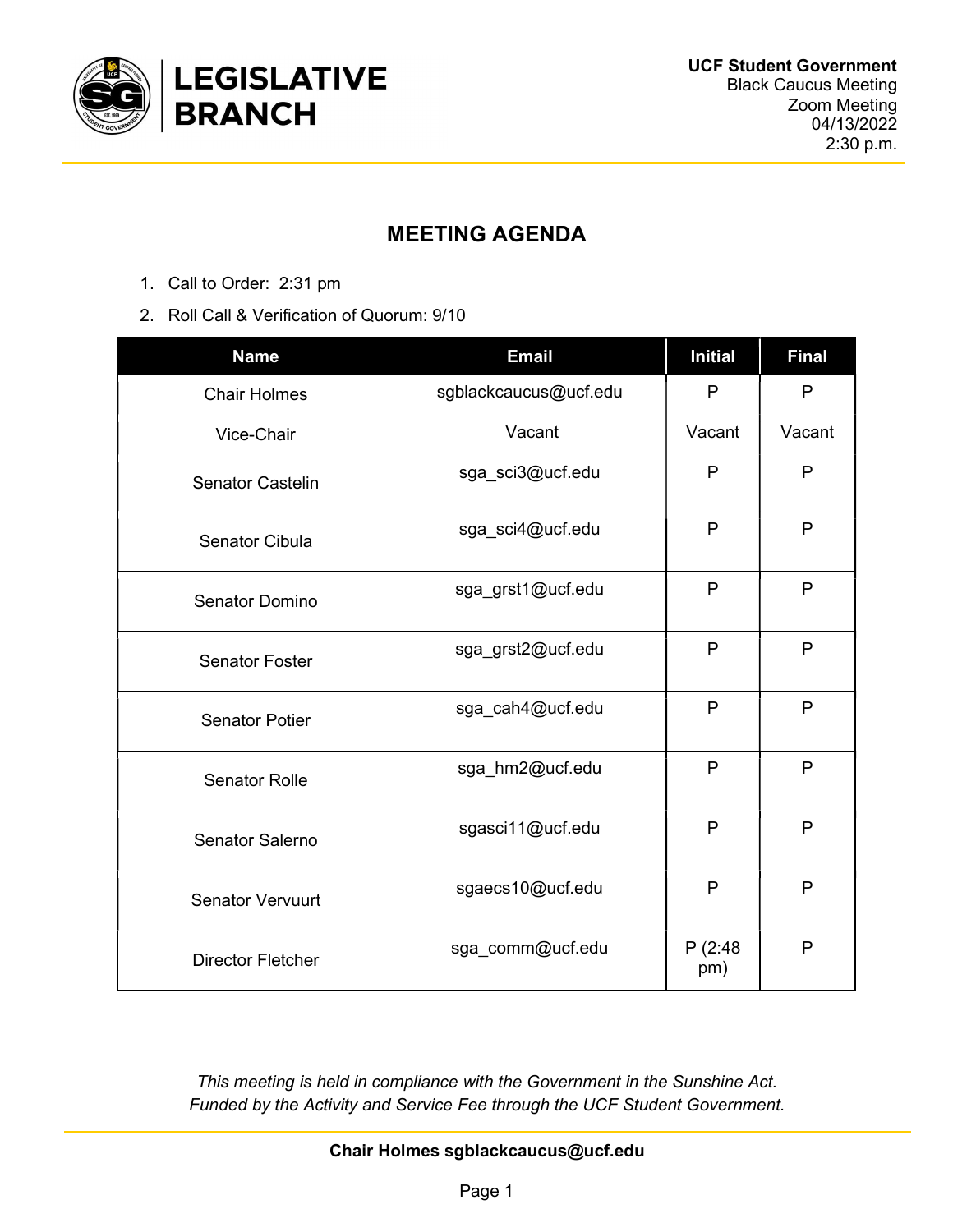

- 3. Approval of the Minutes: 03/14/22; Approved by GC
- 4. Approval of the Agenda: Approved by GC
- 5. Open Forum-
- 6. Announcements from the Chair-
	- Thanks
- 7. Announcements from the Vice-Chair-
	- None
- 8. Announcements from Caucus Members-
	- Pro-Temp Ciresi
		- i. Hello Everyone!
		- ii. I have concluded interviews for the Deputy Positions and appointing them to be confirmed this Thursday.
		- iii. The deadline to submit legislation to me is Wednesday at 5 pm, give me a notice in advance if you think you might be late.
		- iv. 1:1's will only be available on Friday this week due to my busy schedule but if you have any questions or need assistance feel free to reach out to me through Group Me or my email
			- 1. Calenderly Link to Schedule 1:1's: https://calendly.com/pro-temp/1-1 with-pro-temp-ciresi
		- v. If you still haven't had a New Member Orientation yet, those won't be offered until the beginning of the Summer Session.
		- vi. Caucus Chairs
			- 1. Vice-Chair elections will be held next week
			- 2. You're responsible for submitting your minutes this week
			- 3. Schedule a 1:1 with me
- 9. Announcements from Non-Caucus Members-
	- None
- 10. Old Business-
	- None
- 11. New Business-
	- None

This meeting is held in compliance with the Government in the Sunshine Act. Funded by the Activity and Service Fee through the UCF Student Government.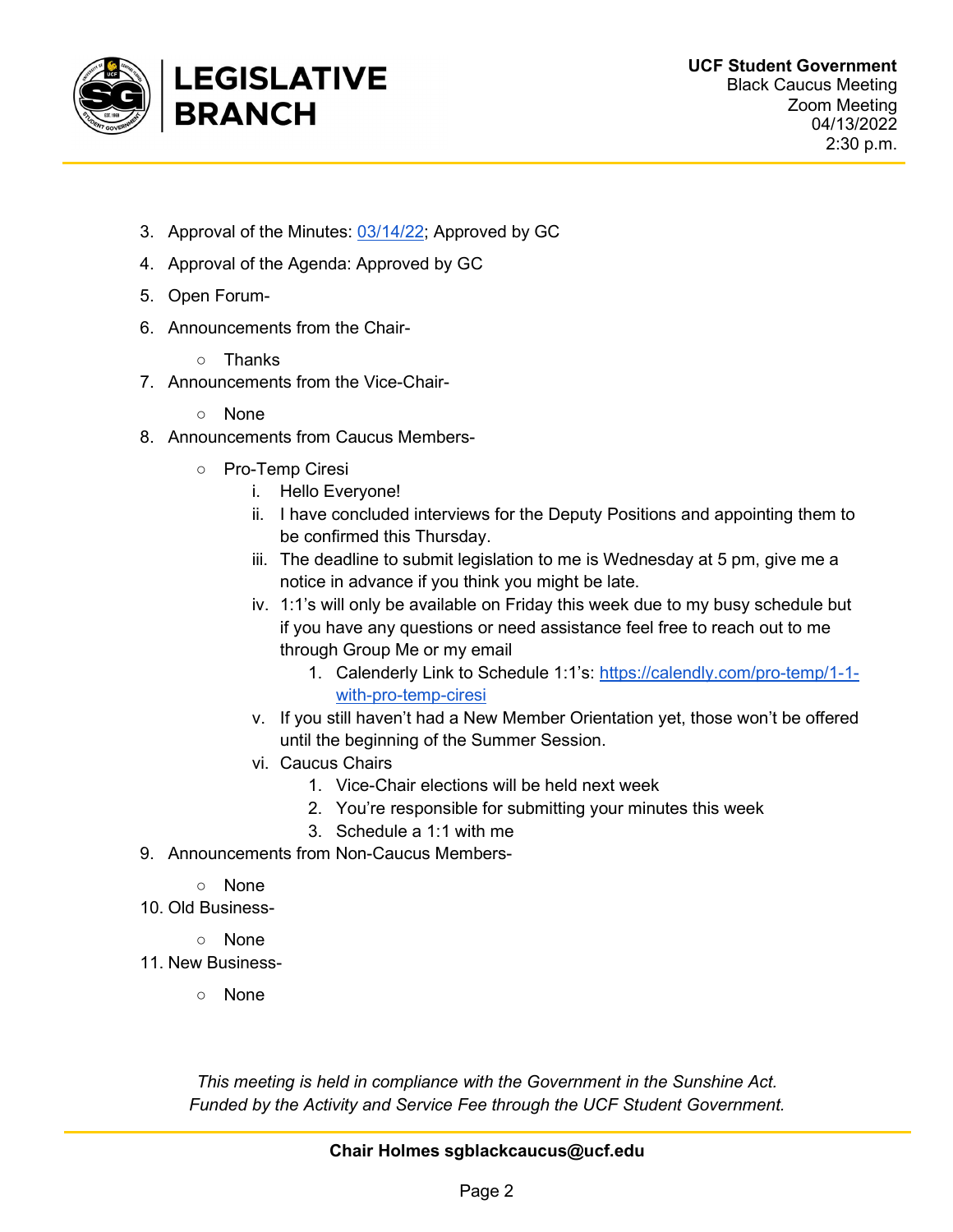

- 12. Miscellaneous Business-
	- Chair Elections
		- i. Nominations
			- 1. Sen. Holmes
		- ii. Speeches
			- 1. Sen. Holmes Previous Black Caucus Chair, ready for new opportunities for students. Division Ave Initiative - District 10 has Division Ave historically to segregate neighborhoods. Paramore organization reached out to us to ask for advocacy to change. Intersectionality - Develop and host events for intersecting identities. Protective Hairstyles Initiative - Creating safe space for individuals with natural hair. Have a meeting with Rick Falco scheduled from 53rd. Melanated and Making History - Want to expand event, have RSOs, Mayor Demmings speak, etc. Past Accomplishments: Evan's Panel, Melenated and Making History, National Black HIV/AIDS Day. Served on SBA and GAP in 53rd, part of BSU, founder of Black Leaders of Tomorrow in High School, continue to be involved. Review Relevant documents in the drive.
		- iii. Questioning
			- 1. Salerno What are your expectations within this Caucus?
				- a. Come ready to create, expand ideas. Don't want to create new time commitments, but shift our current practices to reach out in new ways. Connected with RSOs about seats.
			- 2. Foster How will we work with other Caucuses?
				- a. Wanted to invite other Caucuses to work with voter registration, specifically racial minorities. Minority Brunch, having RSOs come to talk about impact on campus. Easy to self-segregate, but we can create space to come together to work towards initiatives. Absolutely want to sit on and work with other Caucuses.
			- 3. Castelin How will we expand celebration of Black History beyond February?
				- a. Working with RSOs, promoting their work, Black Wednesday etc. Worked with BSU and learned a lot about their RSO history. Finding ways to celebrate the history of Black RSOs at UCF. Also want input from other members on this.

This meeting is held in compliance with the Government in the Sunshine Act. Funded by the Activity and Service Fee through the UCF Student Government.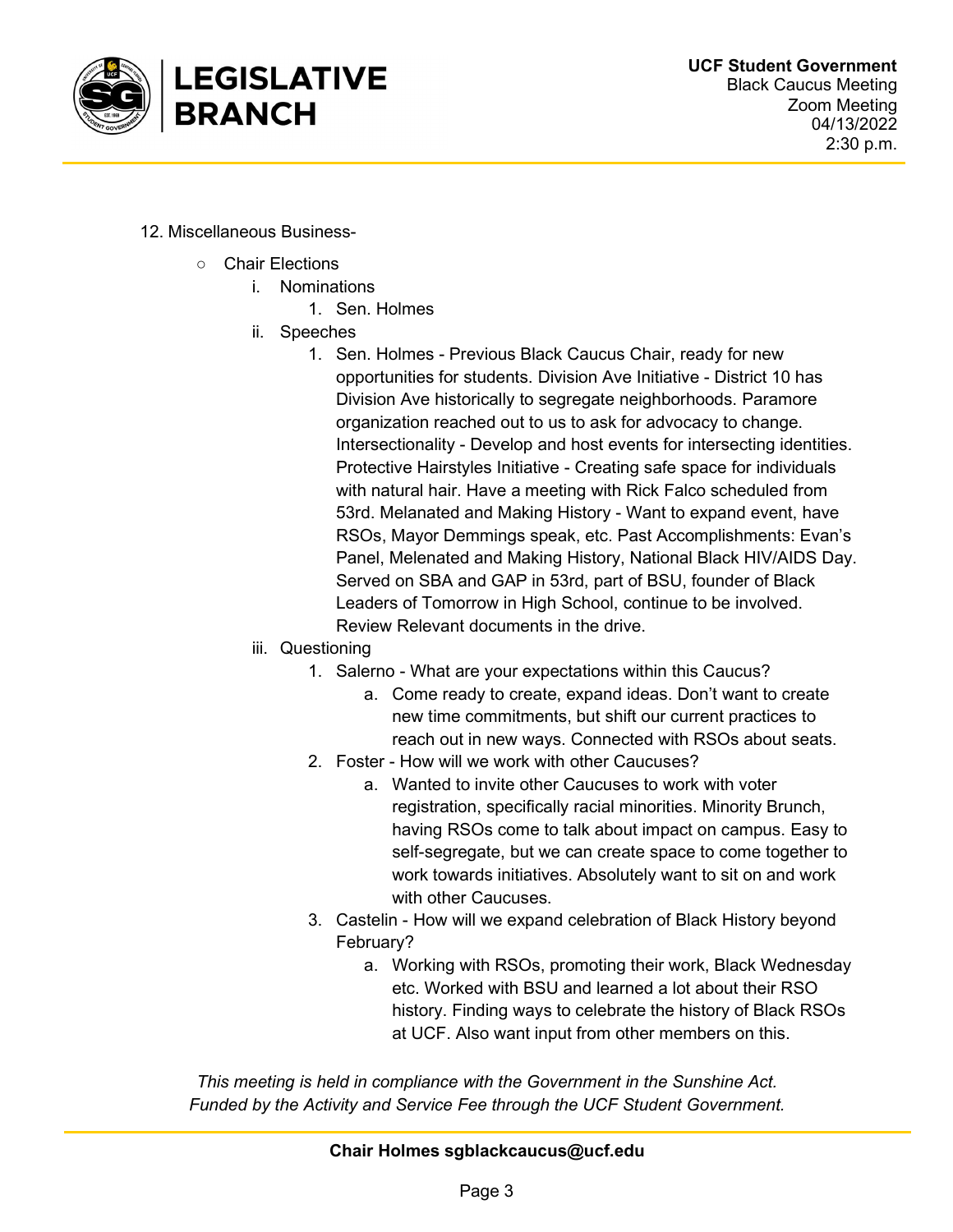

- 4. Salerno What are some issues that students here on campus have brought up, specifically on campus?
	- a. BSU President has created a concern form from members, and is sharing that data with me that I can bring to the Caucus. One specific issue: Student with concerns about queer POC RSOs, sometimes Senate is not the answer to everything, but directing those to the appropriate areas.
- 5. Castelin How will you collaborate with other Branches and elements within Senate, specifically around intersectionality?
	- a. Voter Registration Spoke with GAP Chair, and want to work with them to support registration drives generally and for Black students. Working with GAP Committee to write resolutions to support our initiatives. Want to work with SBA on the issues brought up with the BSU form mentioned above.
- iv. Debate
	- 1. Foster As former Vice-Chair of Black Caucus under Chair Holmes, she was very inclusive and dependable. Created the MaMH event on very short notice. Vote in Favor.
	- 2. Rolle Supporting Sen. Holmes, especially focused on support for Black Queer students.
	- 3. Castelin Supporting Sen. Holmes, many of the initiatives outlined look great, she began many initiatives that she can continue on.
- v. Voting
	- 1. 7-0-2, Sen. Holmes elected as Chair.
- 13. Final Roll Call: 10/10
- 14. Adjournment: 2:54 pm

Key:

P - Present A - Absent MTD - Move to Debate MTV - Move to Vote MTA- Move to Amend

> This meeting is held in compliance with the Government in the Sunshine Act. Funded by the Activity and Service Fee through the UCF Student Government.